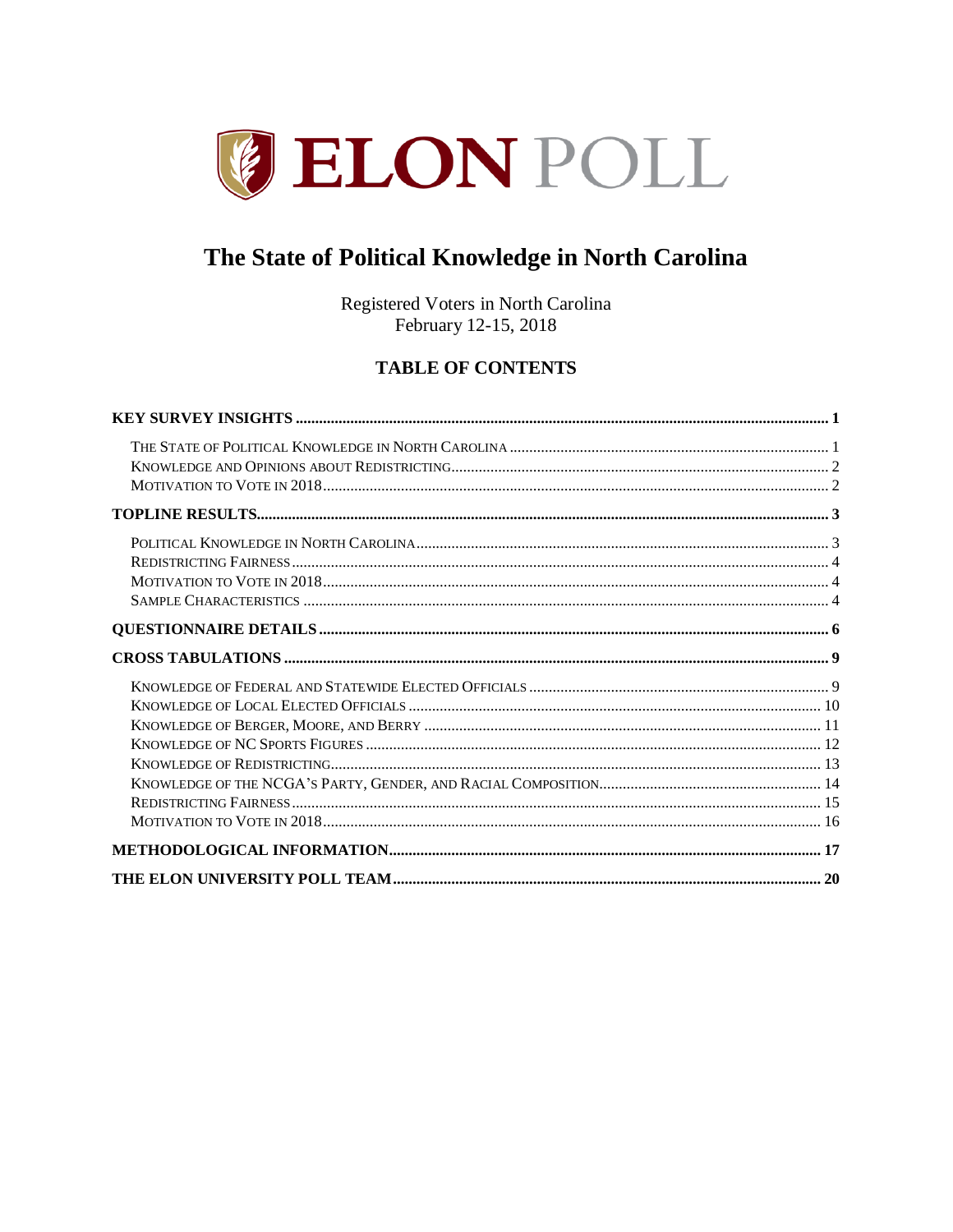

## <span id="page-1-0"></span>**Key Survey Insights**

 $\overline{a}$ 

The Elon University Poll conducted a live-caller, dual frame survey of 625 registered North Carolina voters, between February 12<sup>th</sup> and 15<sup>th</sup>, 2018. The overall results reported have a margin of error of +/- 3.92%.

To assess the state of political knowledge in North Carolina, respondents were asked (1) to name the job or political office of various public figures and elected officials, (2) about the process of redistricting in North Carolina, and (3) to guess the party, gender, and racial composition of the North Carolina General Assembly. The results for each of these knowledge questions are summarized on the next page of this report.

## <span id="page-1-1"></span>**The State of Political Knowledge in North Carolina**

Knowledge of federal and statewide elected officials was noticeably higher than knowledge of local North Carolina officials, such as the leaders of the North Carolina General Assembly, and the respondents' own representatives in the state legislature. For example, 62% correctly identified Richard Burr's office as U.S. Senator, while only 17% could correctly identify the office of their State Senator. Similarly, 48% could identify the office of their member of Congress, while only 22% could identify the office of their State Representative.

One exception to this trend was NC Commissioner of Labor, Cherie Berry. Nearly half of respondents (49%) recognized her name, and correctly identified her as either the Commissioner of Labor, or by using her unofficial title of "Elevator Lady." This can likely be attributed to Berry's long tenure in this position, and her name and photograph appearing in elevators throughout the state. $<sup>1</sup>$ </sup>

Another exception to this trend was knowledge of county sheriffs. Nearly half of respondents (46%) could identify the job of their county sheriff based just on their name. In rural counties in North Carolina, 57% could correctly identify their sheriffs. In contrast, in urban counties, only 35% correctly identified their sheriffs. In general, North Carolinians in rural counties had higher knowledge of local elected officials than those living in suburban and urban counties.

Knowledge of leadership in the state legislature was quite low. Only 11% of those surveyed could identify Phil Berger as President of the NCGA Senate, and only 8% could identify Tim Moore as the Speaker of the NCGA House. Recognition for both Berger and Moore was highest among respondents with some graduate education (17% and 15% respectively).

Most North Carolina voters (86%) knew that the Republican Party holds a majority of seats in the General Assembly. However, respondents were asked to guess what percent of the seats are held by Republicans, and 57% were off by more than five percent in either direction. This

<sup>1</sup> [http://www.greensboro.com/news/north\\_carolina/the-improbable-rise-of-the-elevator](http://www.greensboro.com/news/north_carolina/the-improbable-rise-of-the-elevator-queen/article_7cc37444-dbdd-5402-a8df-971da605a8ef.html)[queen/article\\_7cc37444-dbdd-5402-a8df-971da605a8ef.html](http://www.greensboro.com/news/north_carolina/the-improbable-rise-of-the-elevator-queen/article_7cc37444-dbdd-5402-a8df-971da605a8ef.html)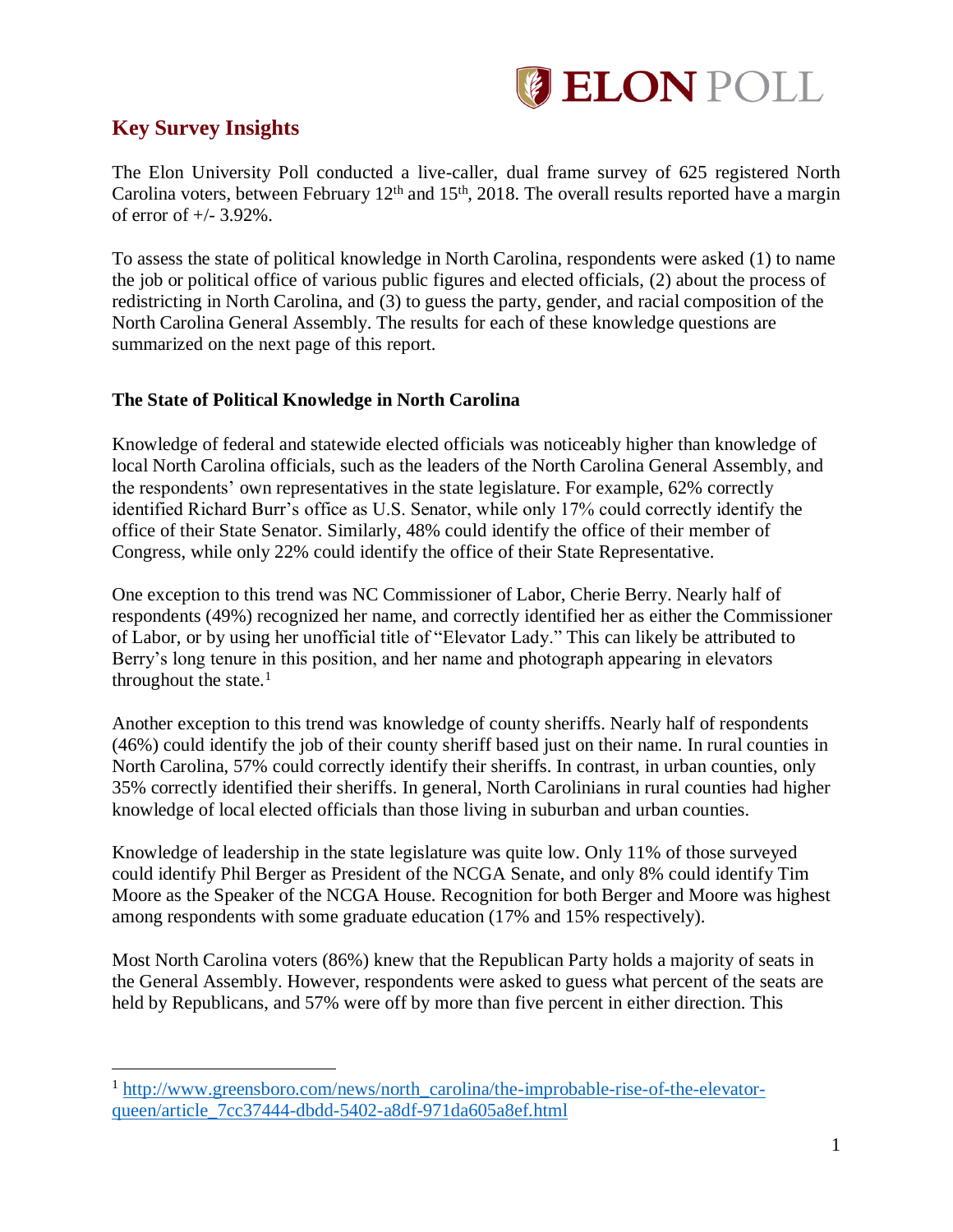# **ELON POLL**

implies only 43% knew the approximate amount of seats in the Republican supermajority, a number that will likely be emphasized in the 2018 legislative campaigns.

## <span id="page-2-0"></span>**Knowledge and Opinions about Redistricting**

Almost half (46%) of North Carolina voters knew that the General Assembly oversees the process of drawing Congressional district lines, and a quarter (25%) knew this process typically occurs every ten years or after the U.S. Census. Only 15% of North Carolina voters could correctly answer both of these questions. In light of recent news about redistricting in the United States, confusion about when district lines are drawn is understandable.

In addition to these knowledge questions, North Carolina voters were asked whether they believe the redistricting process is fair. A quarter of respondents (25%) believe the process is mostly fair or somewhat fair, almost half (47%) believe the process is not fair at all, and another quarter (27%) said they hadn't thought much about it. It is important to note that respondents received this question after the battery of knowledge questions, so there is likely a significant question order effect. Among respondents who correctly answered both redistricting knowledge questions, three-quarters believe the redistricting process is not fair (74%).

## <span id="page-2-1"></span>**Motivation to Vote in 2018**

Lastly, North Carolina voters were asked how motivated they are to vote this year. In November of 2018, their member of Congress and their representatives in the General Assembly will be on the ballot. At the end of our survey, a majority of respondents (62.1%) reported that they are extremely motivated to vote. However, it's important to note this question was asked after the knowledge and redistricting series, and there is likely a question order effect.

## **North Carolina Knowledge in Context**

While one may see these results as suggesting that North Carolina has particularly low-levels of political knowledge, we discourage this interpretation. Rather we see these results as largely consistent with a broader national pattern rather than an issue specific to North Carolina. Most surveys of political knowledge are conducted with national level samples.

For example, a [series of Pew surveys](http://assets.pewresearch.org/wp-content/uploads/sites/5/legacy-questionnaires/Oct11%20Knowledge%20Topline.pdf) found that less than half of the American public can correctly answer whether or not Republicans hold a majority in the U.S. House of Representatives. Paralleling our findings for North Carolina, a [2007 Pew study](http://www.people-press.org/2007/04/15/public-knowledge-of-current-affairs-little-changed-by-news-and-information-revolutions/) reported that while 62% of Americans could identify the job of NFL player Peyton Manning, only 15% could identify the job of U.S. Senate leader Harry Reid.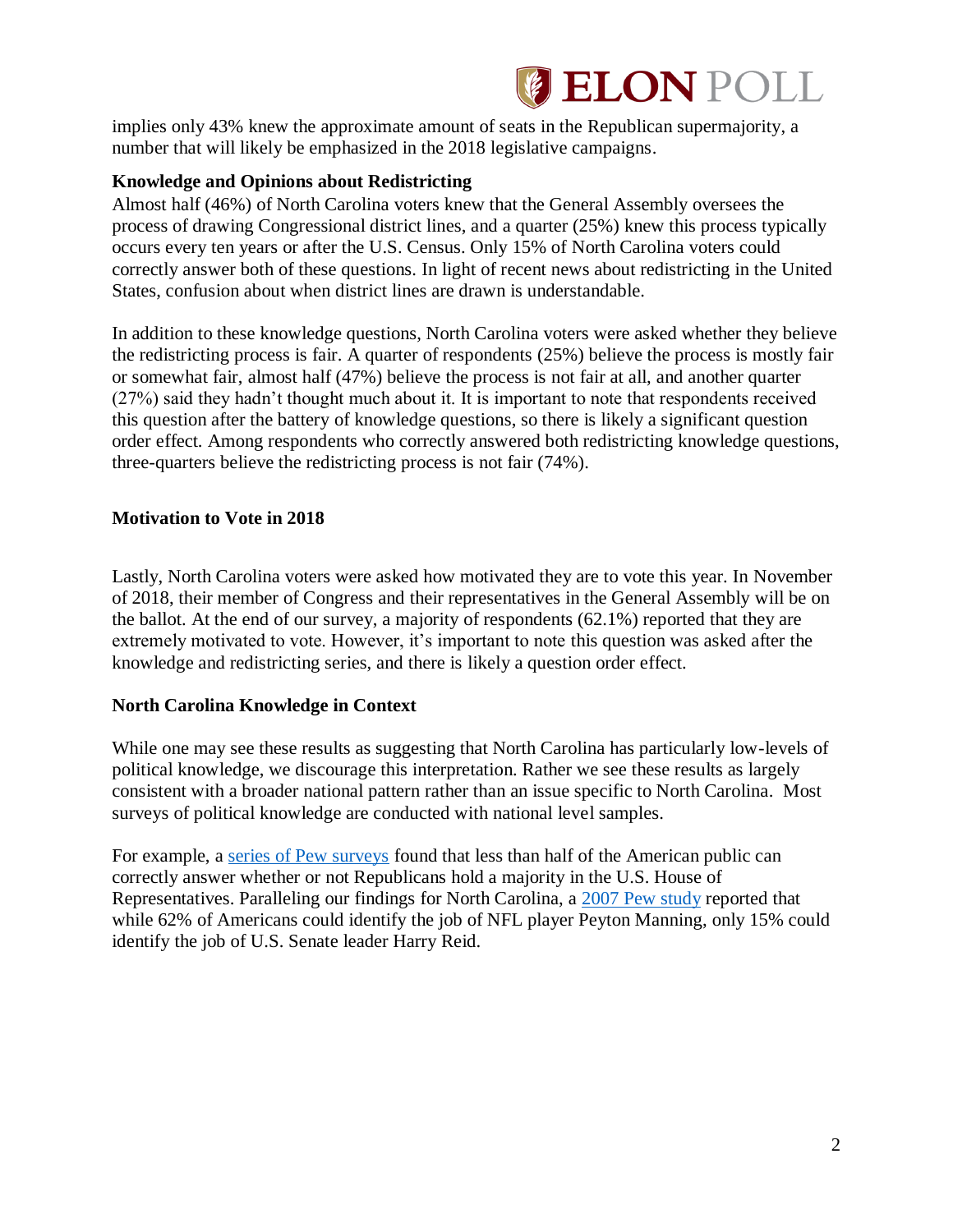# **ELON POLL**

# <span id="page-3-0"></span>**Topline Results**

## <span id="page-3-1"></span>**Political Knowledge in North Carolina**

| Percent Correctly Identifying the Political Office of:                 | Correct | Incorrect |
|------------------------------------------------------------------------|---------|-----------|
| <b>Vice President Mike Pence</b>                                       | 89%     | 11%       |
| <b>Governor Roy Cooper</b>                                             | 82%     | 18%       |
| <b>U.S. Senator Richard Burr</b>                                       | 62%     | 38%       |
| <b>U.S. Senator Thom Tillis</b>                                        | 56%     | 44%       |
| NCGA President Pro Tem Phil Berger                                     | 11%     | 89%       |
| NCGA Speaker of House Tim Moore                                        | 8%      | 92%       |
| NC Commissioner of Labor Cherie Berry                                  | 49%     | 51%       |
| Their Member of Congress                                               | 48%     | 52%       |
| <b>Their State Senator</b>                                             | 17%     | 83%       |
| Their State Representative                                             | 22%     | 78%       |
| Their County Sheriff                                                   | 46%     | 54%       |
|                                                                        |         |           |
| Percent Correctly Identifying the Job of: (included for reference)     | Correct | Incorrect |
| <b>Quarterback Cam Newton</b>                                          | 77%     | 23%       |
| <b>UNC Basketball Coach Roy Williams</b>                               | 54%     | 46%       |
| Duke Basketball Coach Mike Krzyzewski                                  | 53%     | 47%       |
|                                                                        |         |           |
| Composition of the NCGA                                                | Correct | Incorrect |
| Which party holds a majority of seats? (Republican)                    | 86%     | 14%       |
| Percent Women (guesses between 20-30% counted as correct)              | 32%     | 68%       |
| Percent White (guesses between 73-83% counted as correct)              | 30%     | 70%       |
| Percent Republican (guesses between 60-70% counted as correct)         | 43%     | 57%       |
|                                                                        |         |           |
| Redistricting in North Carolina                                        | Correct | Incorrect |
| Who conducts redistricting? (General Assembly)                         | 46%     | 54%       |
| When does redistricting typically occur? (Every 10 years/after Census) | 25%     | 75%       |
| Answered both redistricting questions correctly                        | 15%     | 85%       |
|                                                                        |         |           |

*Notes*. N= 625 registered voters in North Carolina. Composition of the General Assembly answers were coded as "Correct" if the respondent's guess was within 5%, above or below, the actual values. For more details about how members of the General Assembly were counted, see the Question Wording and Order section of this report.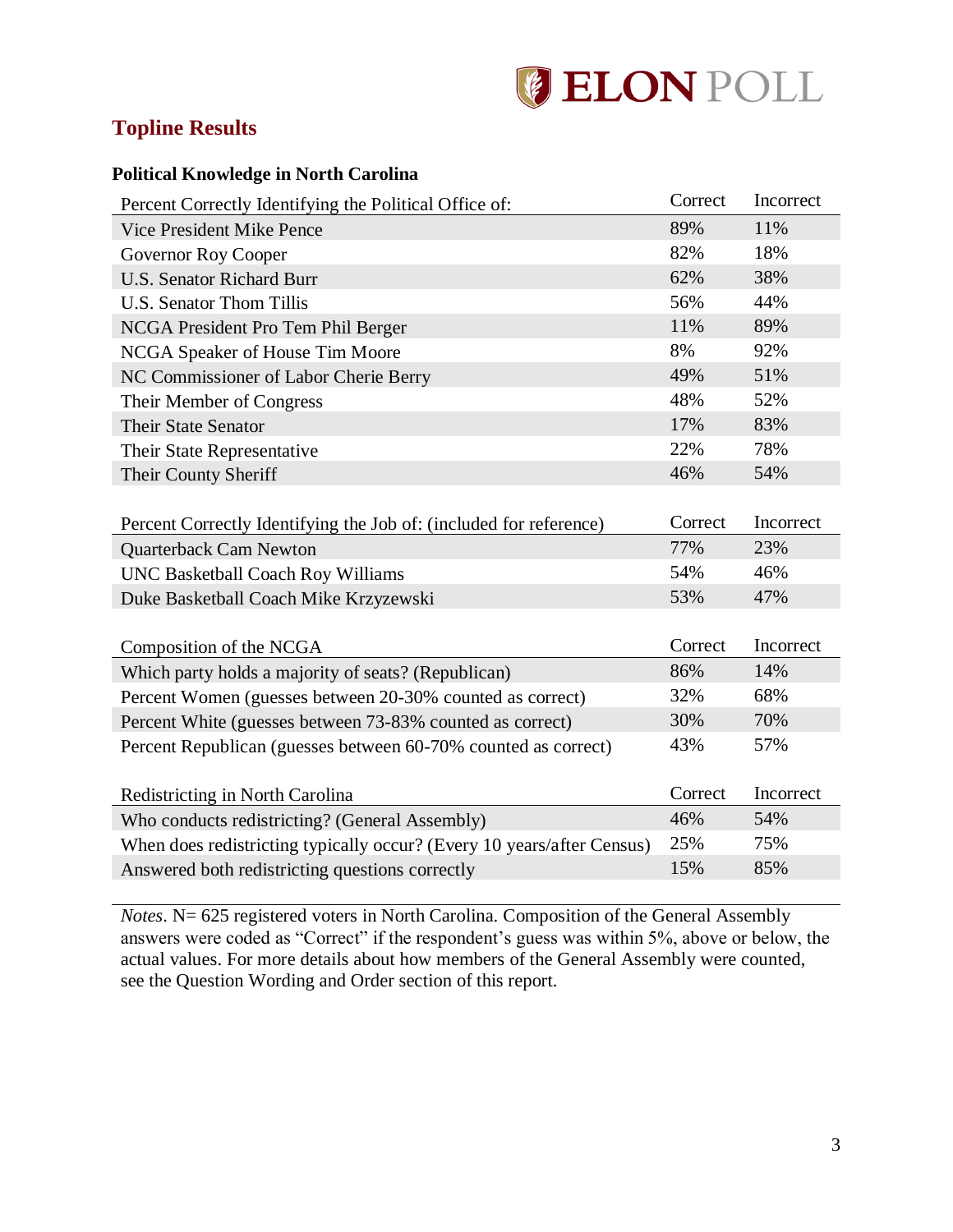

## <span id="page-4-0"></span>**Redistricting Fairness**

There has been a lot of talk recently about redistricting and gerrymandering in the state of North Carolina. Do you think the way Congressional district lines are drawn is mostly fair, somewhat fair, or not fair at all, or, have you not thought much about this?

## <span id="page-4-1"></span>**Motivation to Vote in 2018**

How motivated do you feel to get out and vote this year--extremely motivated, very motivated, somewhat motivated, not too motivated, or not at all motivated?

## <span id="page-4-2"></span>**Sample Characteristics**

### *Registered Party ID (from Voter File)*

### *Party Identification<sup>2</sup>*

 $\overline{a}$ 

 $2$  Self-reported party identification is used in the cross tabulations presented in this report. If they initially answered "Independent", "Something Else", or "Don't Know", they were asked if they think of themselves as closer to the Republican or Democratic party.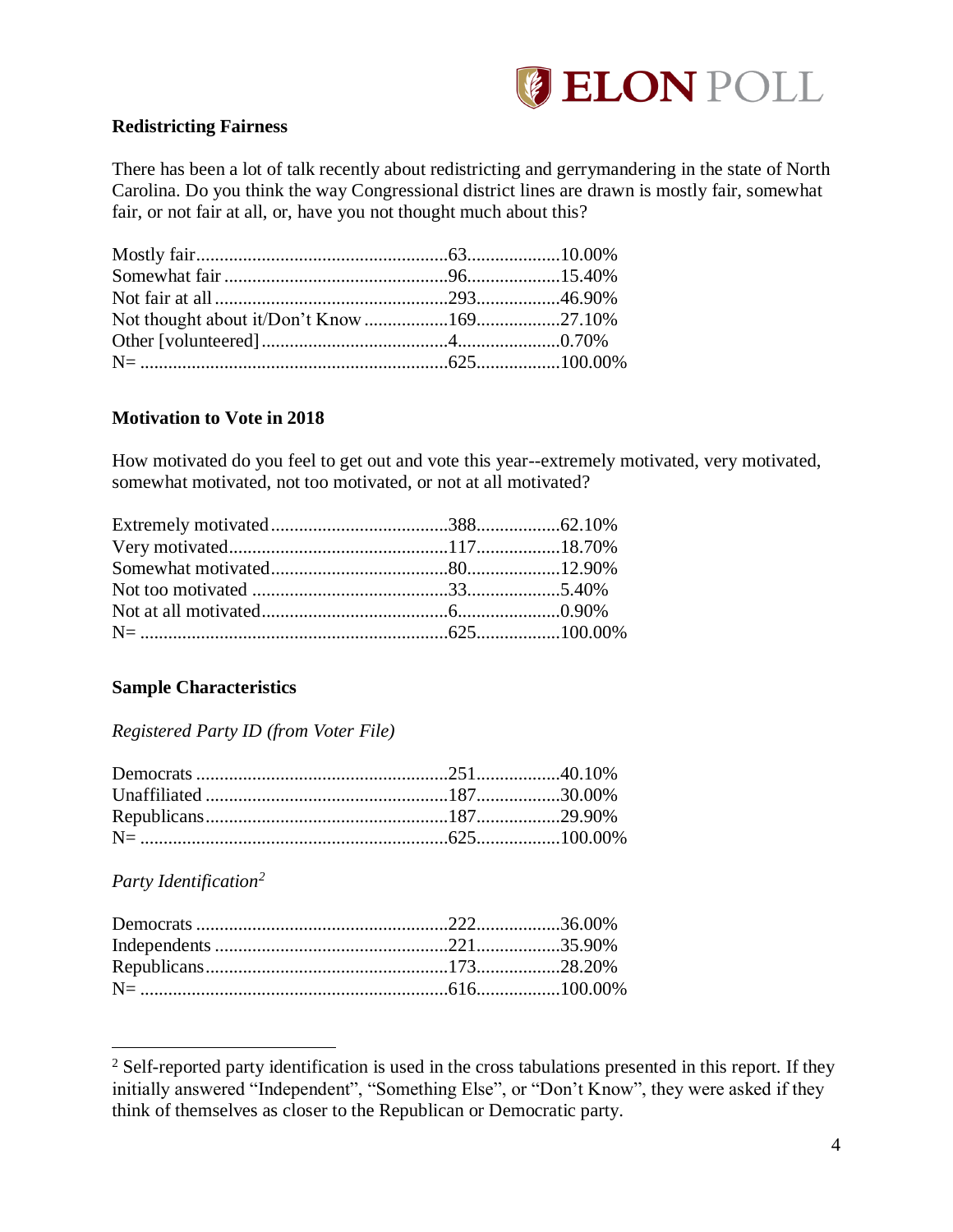

Age

Race (from Voter File)

## Gender

## County Type

Note: County type is based on 2014 U.S. Census Population density estimates (Rural <250/sq. mile; Suburban 250-750/sq. mile; Urban >750/sq. mile.<sup>3</sup>

<sup>&</sup>lt;sup>3</sup>http://www.ncruralcenter.org/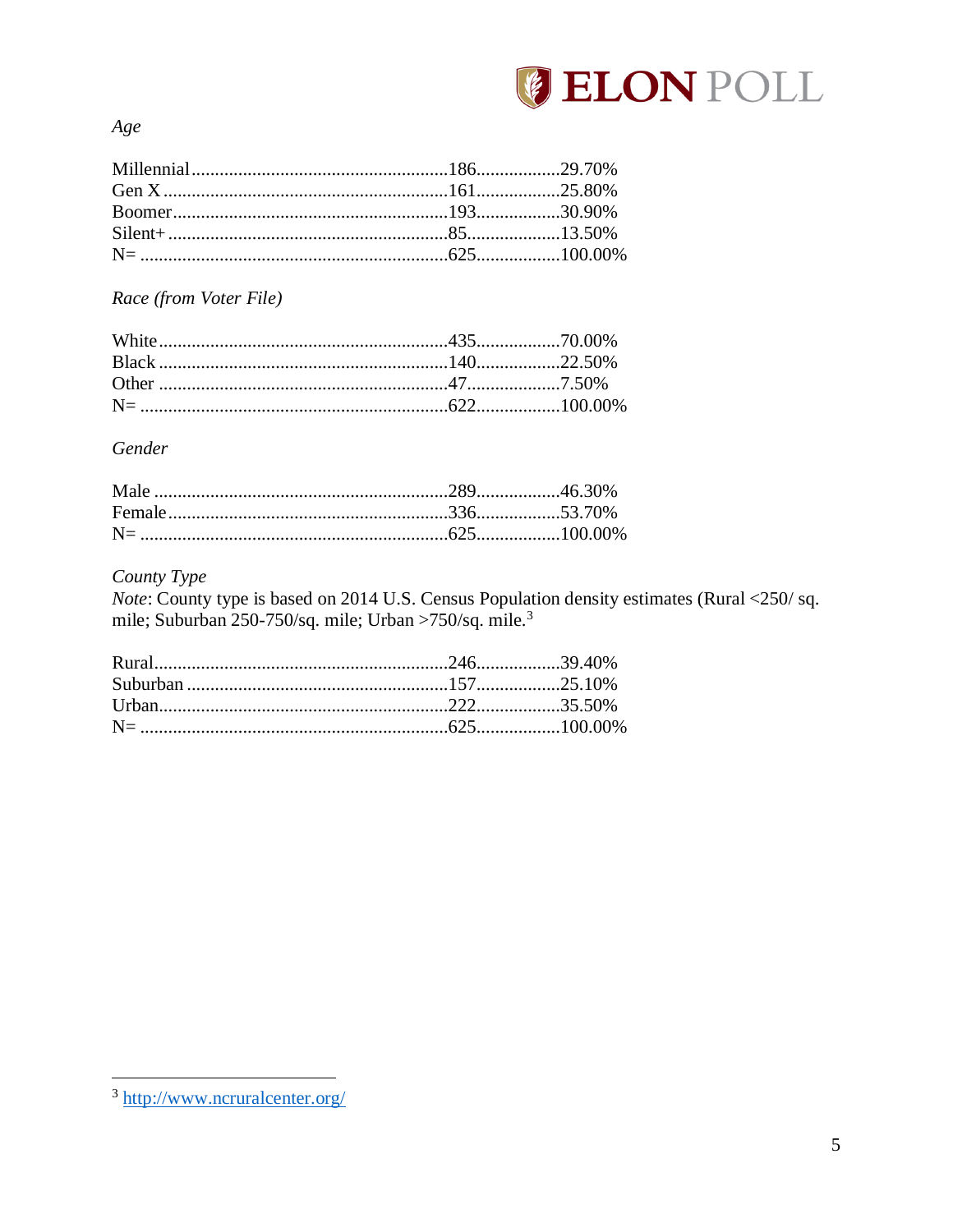

## <span id="page-6-0"></span>**Questionnaire Details**

In this section, we present the full question wording and order of the questionnaire. Where relevant, we have annotations explaining how the knowledge questions were scored.

For all of the knowledge questions, interviewers themselves did not code responses as correct or incorrect. Instead, when respondents offered an answer, our interviewers matched it to a list of possible answers. For example, after asking which job or political office is held by Mike Pence, if the respondent answered "Governor," the interviewer selected that option from the list. After data collection was complete, a member of the Elon Poll team coded responses as correct or incorrect. For the purposes of this report, "Don't Know" responses were counted as incorrect. Interviewers did not reveal the correct answers to respondents within the question batteries.

[Instructions read by interviewers]

"I'm going to read you a list of the names of various public figures and elected officials. We're interested in how often voters hear about people in news. For each name, I'd like you to tell me what job or office they now hold, if you know it. It's always okay to make your best guess."

(1) "Let's start with Mike Pence, which job or political office does he hold?" [Correct response: Vice President]

(2) "What about Roy Cooper?" [Correct response: Governor]

(3) "Thom Tillis?" [Correct response: Senator]

(4) "Richard Burr?" [Correct response: Senator]

 $\overline{a}$ 

(5) "Mike Kryzyzewski?" [pronounced *Shi-Shef-Ski*] [Correct response: Coach]

(6) [PIPED IN TEXT: Name of their U.S. House member]? [Correct response: Congressman, Congresswoman or Representative]

*Note*: Their member of Congress was determined by information in the North Carolina State Board of Elections voter file, accessed in September 2016. We used the 2016 Congressional District map, although it was recently ordered to be redrawn.<sup>4</sup>

(7) [PIPED IN TEXT: Name of their North Carolina General Assembly House member]? [Correct response: NC House Representative or State House Representative]

<sup>&</sup>lt;sup>4</sup> <https://www.nytimes.com/2018/01/09/us/north-carolina-gerrymander.html>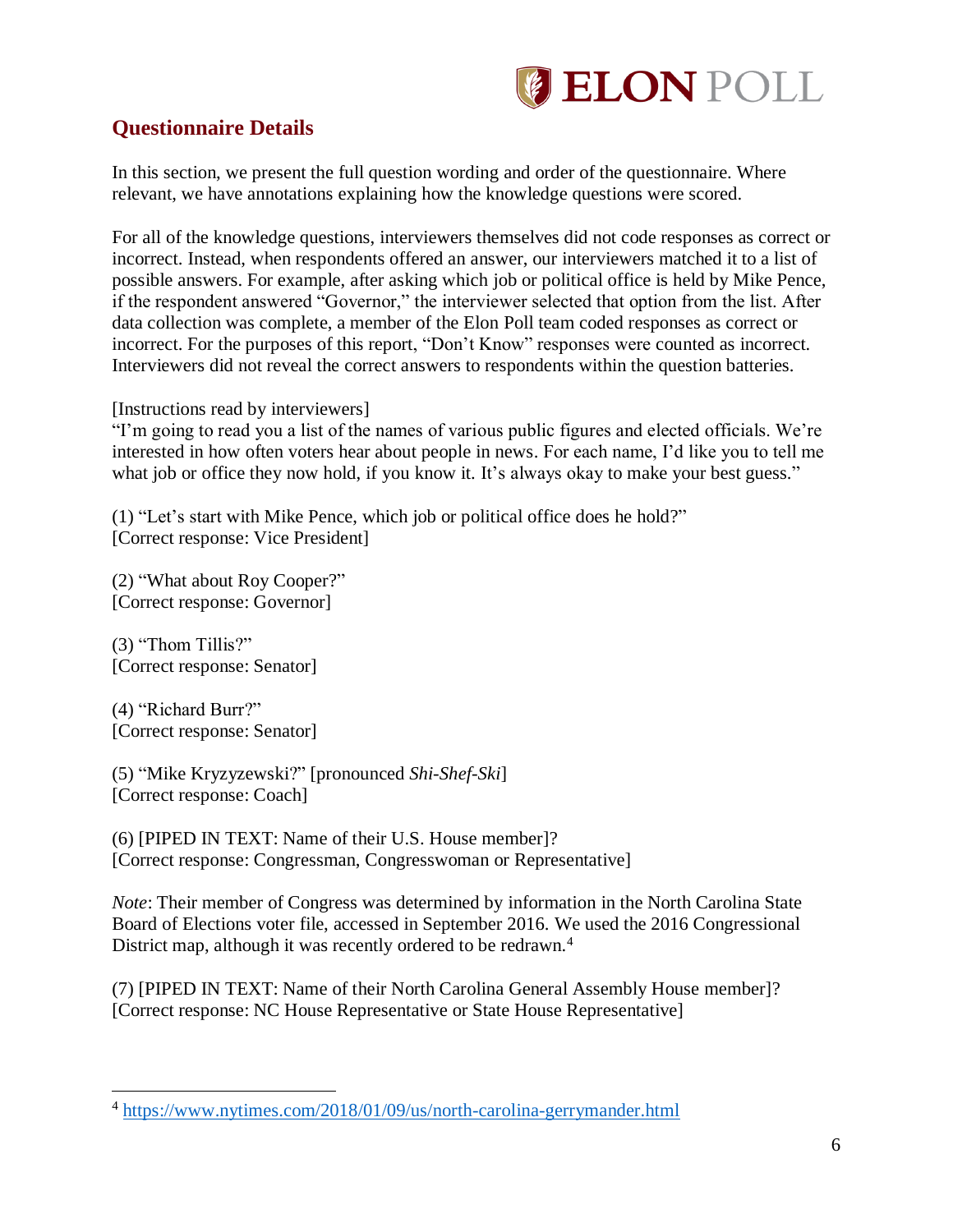

*Note*: Their representative's name was also determined by information in the NCSBE voter file, accessed in September 2016. We used the current House member list and did not use the names of recently resigned members.<sup>5</sup>

(8) [PIPED IN TEXT: Their NCGA Senator]? [Correct response: NC Senator or State Senator]

*Note*: Their senator's name was also determined by information in the NCSBE voter file, accessed in September 2016. We used the current Senate member list and did not use the names of recently resigned members.<sup>6</sup>

(9) "Cam Newton?" [Correct response: Quarterback]

(10) [PIPED IN TEXT: Name of their County Sheriff]? [Correct response: Sheriff]

*Note*: Their sheriff's name was determined by their county information in the NCSBE voter file, accessed in September 2016. We used the current North Carolina Sheriff's Association directory.<sup>7</sup>

(11) "Tim Moore?" [Correct response: NCGA Speaker, NCGA leader or NC Representative/Legislator]

(12) "Phil Berger?"

[Correct response: NCGA Senate president, NCGA leader or NC Senator/Legislator] *\*Respondents who said "judge," potentially in reference to Judge Phil Berger, Jr., also could have said the above responses and would have been coded as correct. This applied to less than 1% of respondents.*

(13) "Cherie Berry?" [Correct response: NC Commissioner of Labor, Elevator Lady, or Elevator Queen]

Note: We accepted both Berry's official title, and her unofficial titles, "Elevator Lady" or "Elevator Queen." Among respondents correctly identifying Berry, 65% said Elevator Lady or Queen, 23% said "NC Commissioner of Labor," and 12% said both.

(14) "Roy Williams?" [Correct response: Coach]

 $\overline{a}$ 

<sup>&</sup>lt;sup>5</sup> <https://www.ncleg.net/gascripts/members/memberList.pl?sChamber=House>

<sup>6</sup> <https://www.ncleg.net/gascripts/members/memberList.pl?sChamber=senate>

<sup>7</sup> <http://ncsheriffs.org/wp-content/uploads/NCSA-2017-2018-Counties.pdf>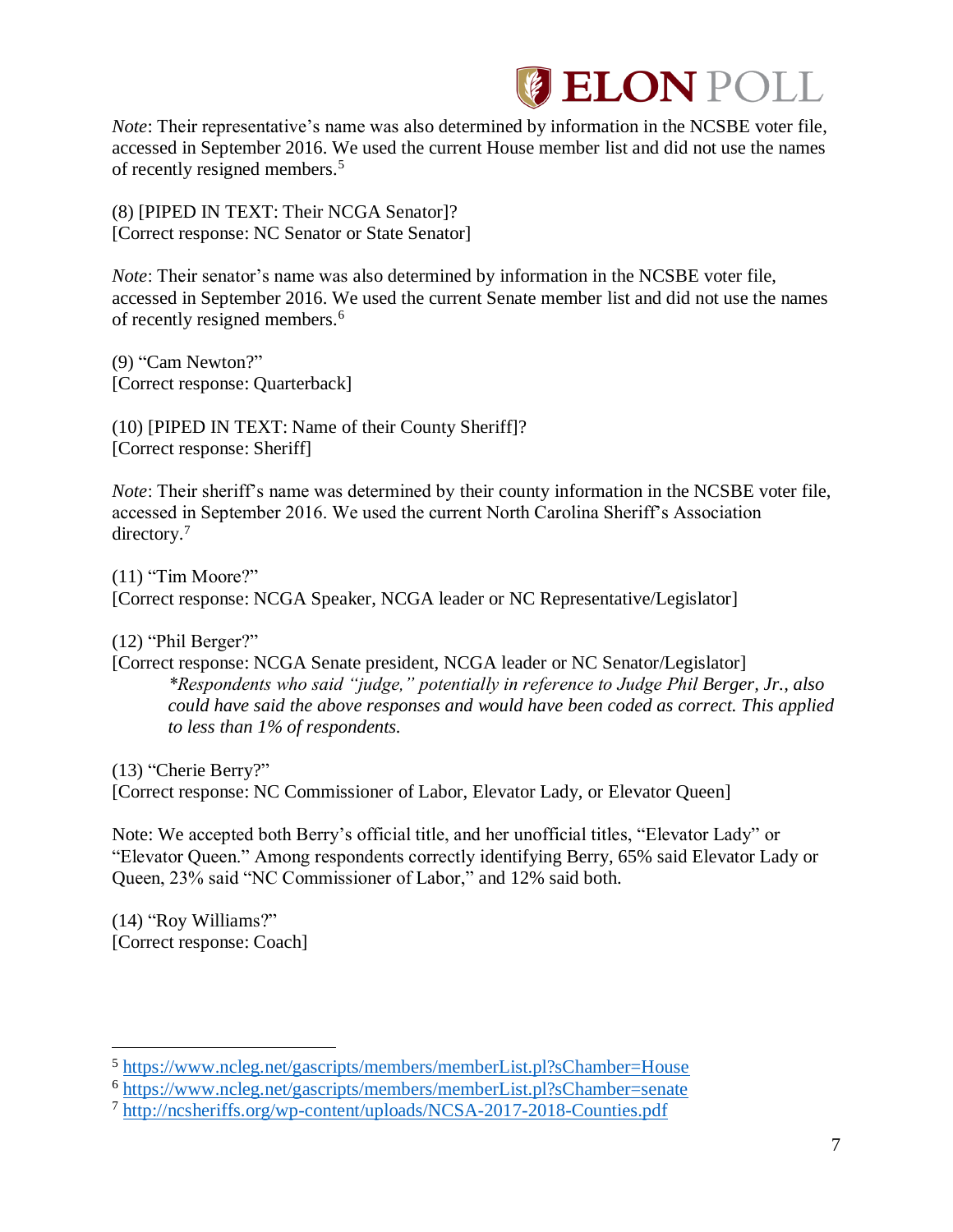# **ELON POLL**

(15) "Do you happen to know who draws Congressional district lines in North Carolina-- Congress, the Governor, the North Carolina General Assembly, an independent commission or someone else?"

[Correct response: NC General Assembly]

(16) "Typically, how frequently are legislative district lines redrawn? It's OK to take your best guess."

[Correct response: Every 10 years or Every U.S. Census]

(17) "Do you happen to know which political party holds the majority of seats in the North Carolina General Assembly?" [Correct response: Republican Party]

(18) "If you had to guess, what percentage of the North Carolina state legislature would you say is Republican?" [Actual Value: 64.7% (110/170); Correct Response: 60%-70%]

(19) "If you had to guess, what percentage of the North Carolina state legislature would you say are women?" [Actual Value: 25.3% (43/170); Correct Response: 20%-30% ]

(20) "If you had to guess, what percentage of the North Carolina state legislature would you say is white?" [Actual Value: 78.2% (133/170); Correct Response: 73%-83%]

*Note*: We determined actual value based on agreement of two independent coders reviewing NCGA's official photographs. The exact "actual" value could be incorrect.

(21) "There has been a lot of talk recently about redistricting and gerrymandering in the state of North Carolina. Do you think the way Congressional district lines are drawn is mostly fair, somewhat fair, or not fair at all, or, have you not thought much about this?"

(22) "How motivated do you feel to get out and vote this year--extremely motivated, very motivated, somewhat motivated, not too motivated, or not at all motivated?"

*Note*: These last two questions are opinion-based but were likely heavily influenced by the political knowledge battery of questions. The prior questions reminded respondents about redistricting and who is currently in office in North Carolina. This should be a consideration when interpreting the results.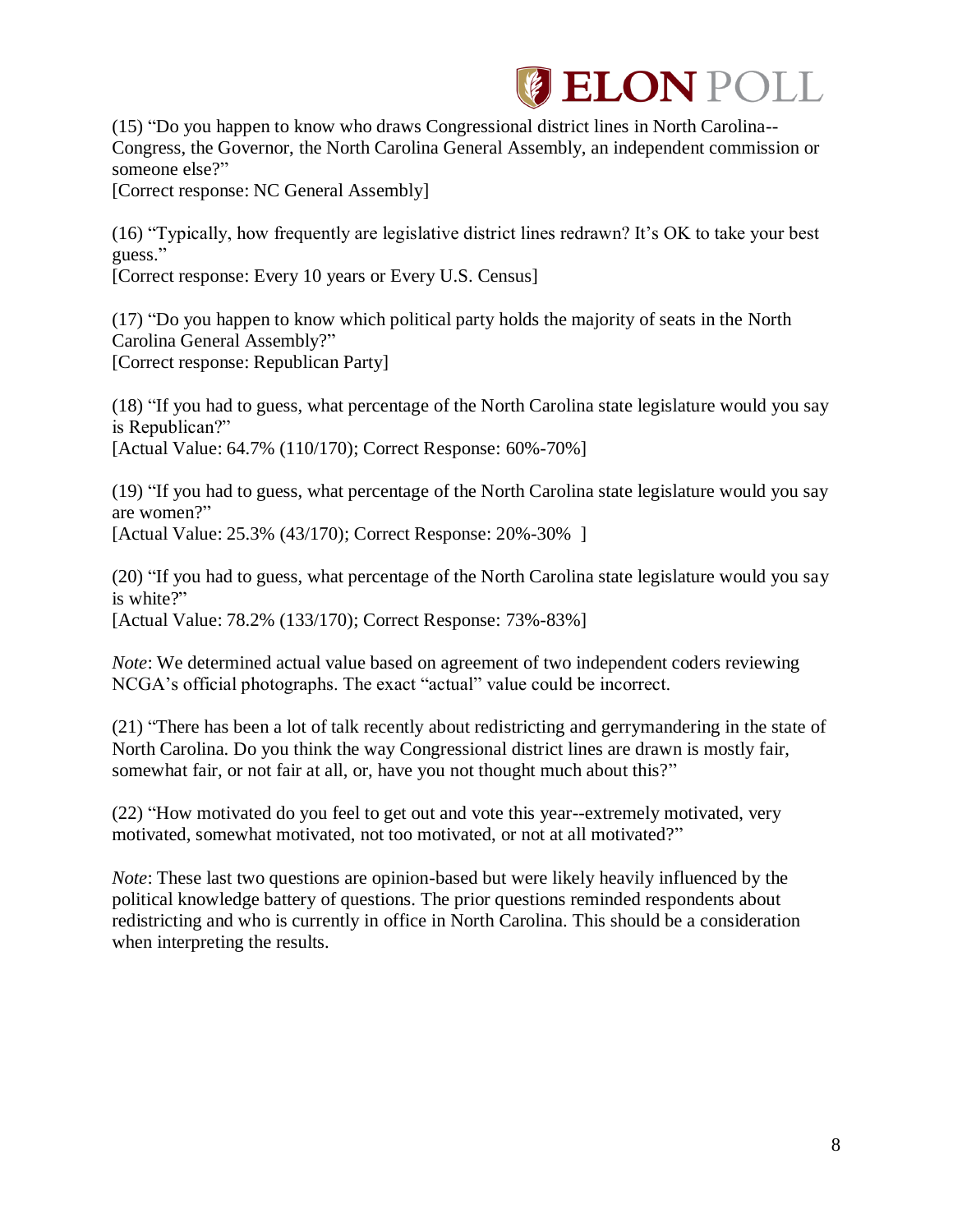

## <span id="page-9-0"></span>**Cross Tabulations**

# <span id="page-9-1"></span>**Knowledge of Federal and Statewide Elected Officials**

*Percent who could name the office of Vice President Pence, Governor Cooper, and Senators Burr and Tillis*

|             |                    | Mike Pence | Roy Cooper | <b>Richard Burr</b> | Thom Tillis |
|-------------|--------------------|------------|------------|---------------------|-------------|
| Education   | <b>High School</b> | 87         | 65         | 42                  | 40          |
|             | Some College       | 88         | 86         | 53                  | 55          |
|             | College            | 92         | 83         | 74                  | 61          |
|             | Graduate           | 90         | 87         | 72                  | 65          |
|             |                    |            |            |                     |             |
| Race        | White              | 89         | 83         | 65                  | 59          |
|             | <b>Black</b>       | 89         | 86         | 59                  | 50          |
| <b>Sex</b>  | Male               | 88         | 82         | 63                  | 64          |
|             |                    |            |            |                     |             |
|             | Female             | 90         | 82         | 61                  | 49          |
| County Type | Rural              | 90         | 82         | 59                  | 59          |
|             | Suburban           | 81         | 78         | 61                  | 52          |
|             | Urban              | 93         | 85         | 66                  | 56          |
|             |                    |            |            |                     |             |
| Generation  | Millennial         | 86         | 82         | 54                  | 53          |
|             | Gen X              | 92         | 80         | 64                  | 55          |
|             | Boomer             | 90         | 85         | 66                  | 62          |
|             | $Silent +$         | 87         | 79         | 65                  | 52          |
|             |                    |            |            |                     |             |
| Party       | Democrats          | 90         | 86         | 68                  | 60          |
|             | Independents       | 87         | 80         | 58                  | 61          |
|             | Republicans        | 90         | 79         | 58                  | 47          |
|             |                    |            |            |                     |             |
| Overall     |                    | 89         | 82         | 62                  | 56          |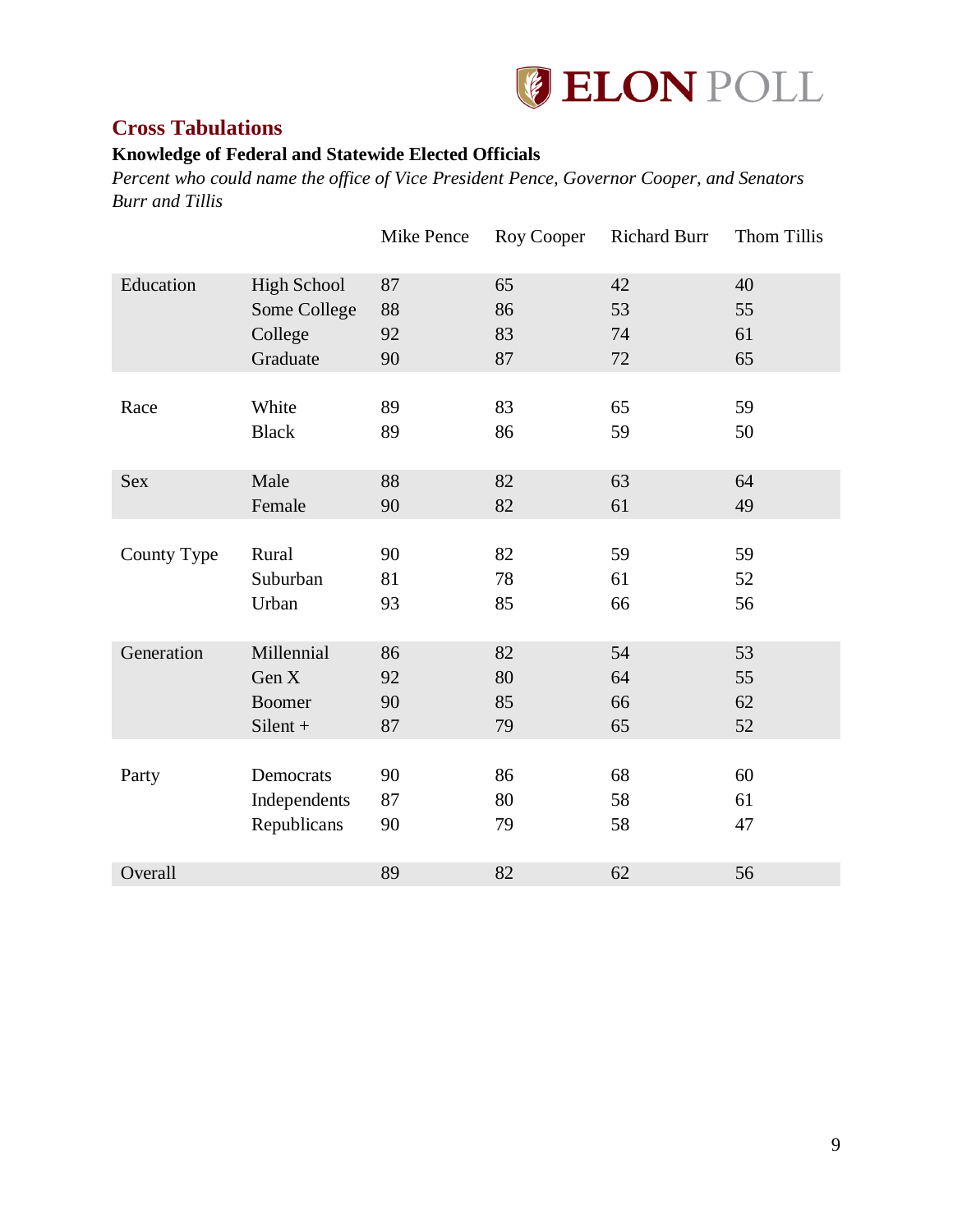

## <span id="page-10-0"></span>**Knowledge of Local Elected Officials**

*Percent who could name the job or office of their member of Congress, their NCGA representatives, and their County Sheriff*

|             |                    | U.S. Rep. | <b>State Senator</b> | State Rep. | <b>County Sheriff</b> |
|-------------|--------------------|-----------|----------------------|------------|-----------------------|
| Education   | <b>High School</b> | 36        | 12                   | 14         | 55                    |
|             | Some College       | 40        | 16                   | 21         | 49                    |
|             | College            | 56        | 18                   | 24         | 45                    |
|             | Graduate           | 56        | 23                   | 26         | 40                    |
|             |                    |           |                      |            |                       |
| Race        | White              | 51        | 18                   | 24         | 51                    |
|             | <b>Black</b>       | 40        | 18                   | 19         | 35                    |
| <b>Sex</b>  | Male               | 53        | 18                   | 25         | 51                    |
|             | Female             | 43        | 17                   | 20         | 42                    |
|             |                    |           |                      |            |                       |
| County Type | Rural              | 48        | 20                   | 25         | 57                    |
|             | Suburban           | 41        | 19                   | 23         | 45                    |
|             | Urban              | 52        | 13                   | 18         | 35                    |
|             |                    |           |                      |            |                       |
| Generation  | Millennial         | 39        | 15                   | 16         | 39                    |
|             | Gen X              | 46        | 15                   | 23         | 46                    |
|             | <b>Boomer</b>      | 55        | 21                   | 25         | 52                    |
|             | $Silent +$         | 54        | 19                   | 27         | 48                    |
|             |                    |           |                      |            |                       |
| Party       | Democrats          | 58        | 23                   | 27         | 41                    |
|             | Independents       | 42        | 15                   | 18         | 46                    |
|             | Republicans        | 42        | 13                   | 20         | 52                    |
| Overall     |                    | 48        | 17                   | 22         | 46                    |
|             |                    |           |                      |            |                       |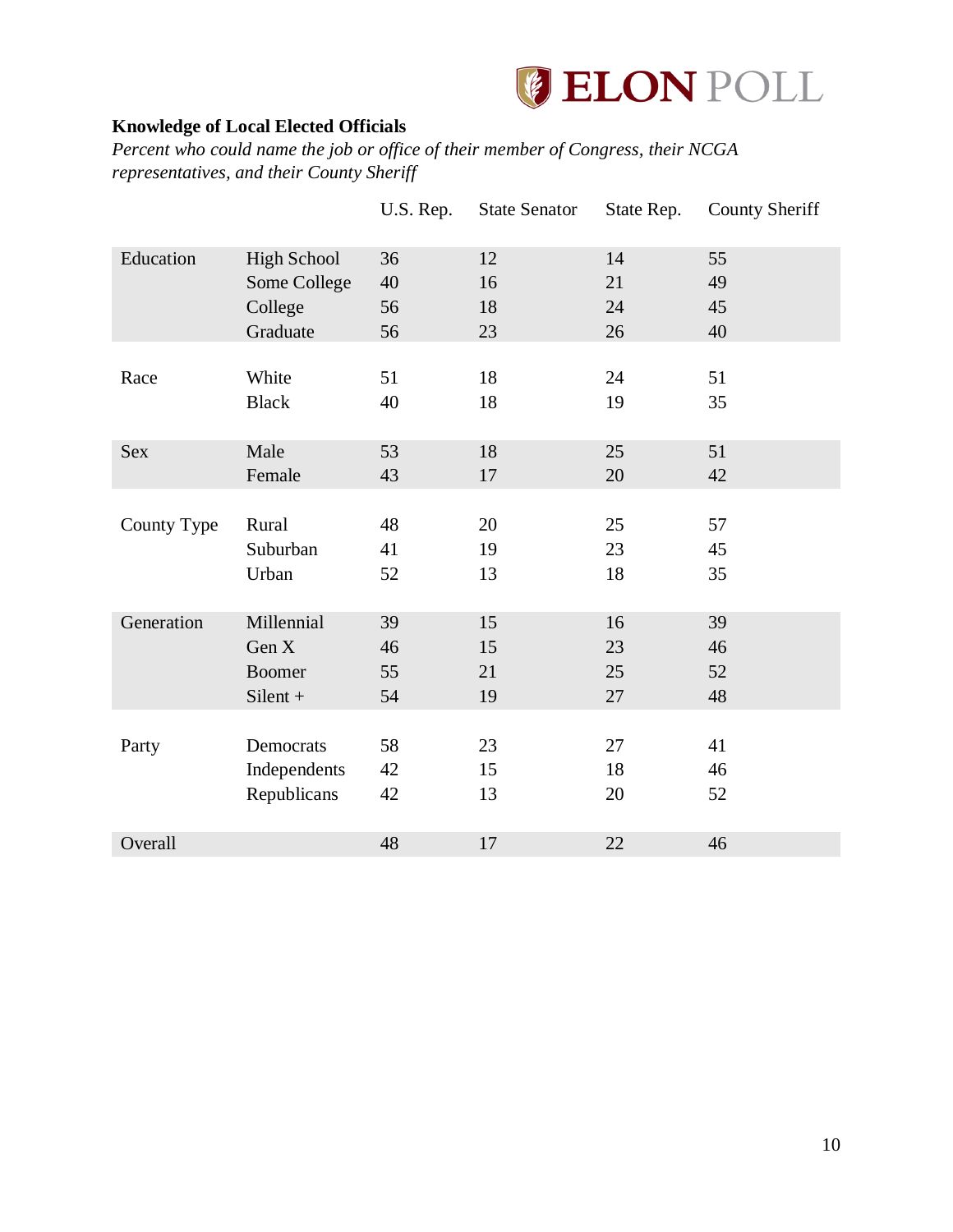

## <span id="page-11-0"></span>**Knowledge of Berger, Moore, and Berry**

*Percent who could name the job or office of President pro temp Berger, Speaker Moore, and NC Commissioner of Labor Berry.*

|             |                    | Phil Berger    | Tim Moore      | Cherie Berry |
|-------------|--------------------|----------------|----------------|--------------|
| Education   | <b>High School</b> | 8              | $\overline{2}$ | 27           |
|             | Some College       | $\overline{4}$ | 6              | 51           |
|             | College            | 15             | 10             | 56           |
|             | Graduate           | 17             | 15             | 51           |
|             |                    |                |                |              |
| Race        | White              | 11             | 9              | 51           |
|             | <b>Black</b>       | 13             | 9              | 47           |
|             |                    |                |                |              |
| <b>Sex</b>  | Male               | 13             | 11             | 50           |
|             | Female             | 9              | 6              | 48           |
|             |                    |                |                |              |
| County Type | Rural              | 8              | 8              | 44           |
|             | Suburban           | 10             | 9              | 43           |
|             | Urban              | 14             | 9              | 59           |
|             |                    |                |                |              |
| Generation  | Millennial         | $\overline{4}$ | $\overline{4}$ | 55           |
|             | Gen X              | 11             | 13             | 60           |
|             | <b>Boomer</b>      | 14             | $8\,$          | 42           |
|             | $Silent +$         | 16             | 9              | 30           |
|             |                    |                |                |              |
| Party       | Democrats          | 16             | 11             | 48           |
|             | Independents       | 10             | 8              | 54           |
|             | Republicans        | 5              | 6              | 45           |
|             |                    |                |                |              |
| Overall     |                    | 11             | 8              | 49           |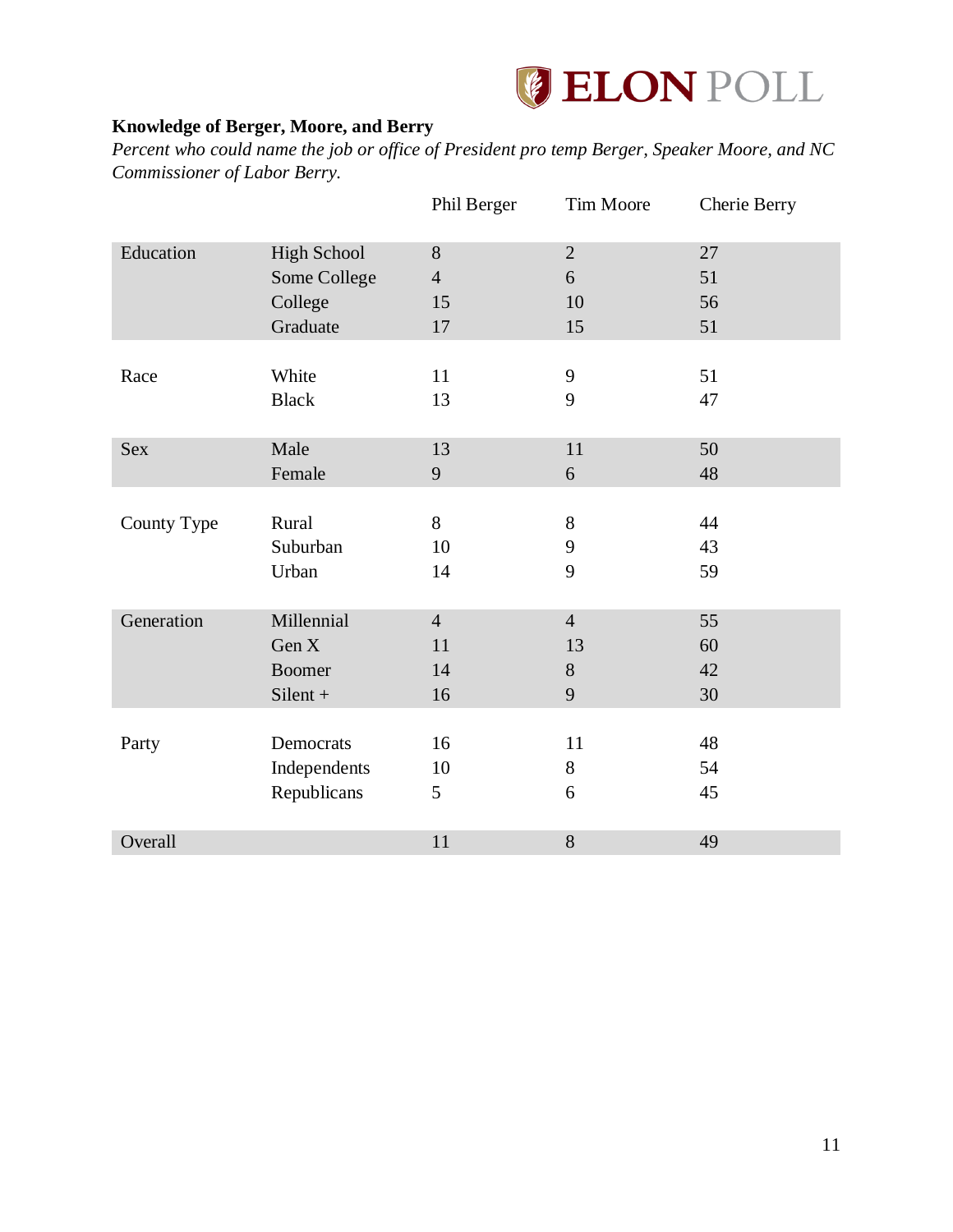

## <span id="page-12-0"></span>**Knowledge of NC Sports Figures**

*Percent who could name the job of Carolina Panthers quarterback Cam Newton, UNC basketball coach Roy Williams, and Duke basketball coach Mike Krzyzewski.*

|             |                    | Cam Newton | Roy Williams | Mike Krzyzewski |
|-------------|--------------------|------------|--------------|-----------------|
| Education   | <b>High School</b> | 72         | 37           | 38              |
|             | Some College       | $72\,$     | 51           | 50              |
|             | College            | 83         | 63           | 60              |
|             | Graduate           | 80         | 60           | 61              |
|             |                    |            |              |                 |
| Race        | White              | 76         | 56           | 56              |
|             | <b>Black</b>       | 81         | 56           | 51              |
|             |                    |            |              |                 |
| <b>Sex</b>  | Male               | 85         | 66           | 65              |
|             | Female             | 70         | 44           | 43              |
|             |                    |            |              |                 |
| County Type | Rural              | 74         | 57           | 54              |
|             | Suburban           | 73         | 45           | 42              |
|             | Urban              | 83         | 58           | 60              |
|             |                    |            |              |                 |
| Generation  | Millennial         | 81         | 47           | 44              |
|             | Gen X              | 88         | 62           | 63              |
|             | <b>Boomer</b>      | 70         | 56           | 57              |
|             | $Silent +$         | 63         | 49           | 48              |
|             |                    |            |              |                 |
| Party       | Democrats          | 75         | 51           | 50              |
|             | Independents       | 77         | 54           | 54              |
|             | Republicans        | 81         | 58           | 56              |
|             |                    |            |              |                 |
| Overall     |                    | 77         | 54           | 53              |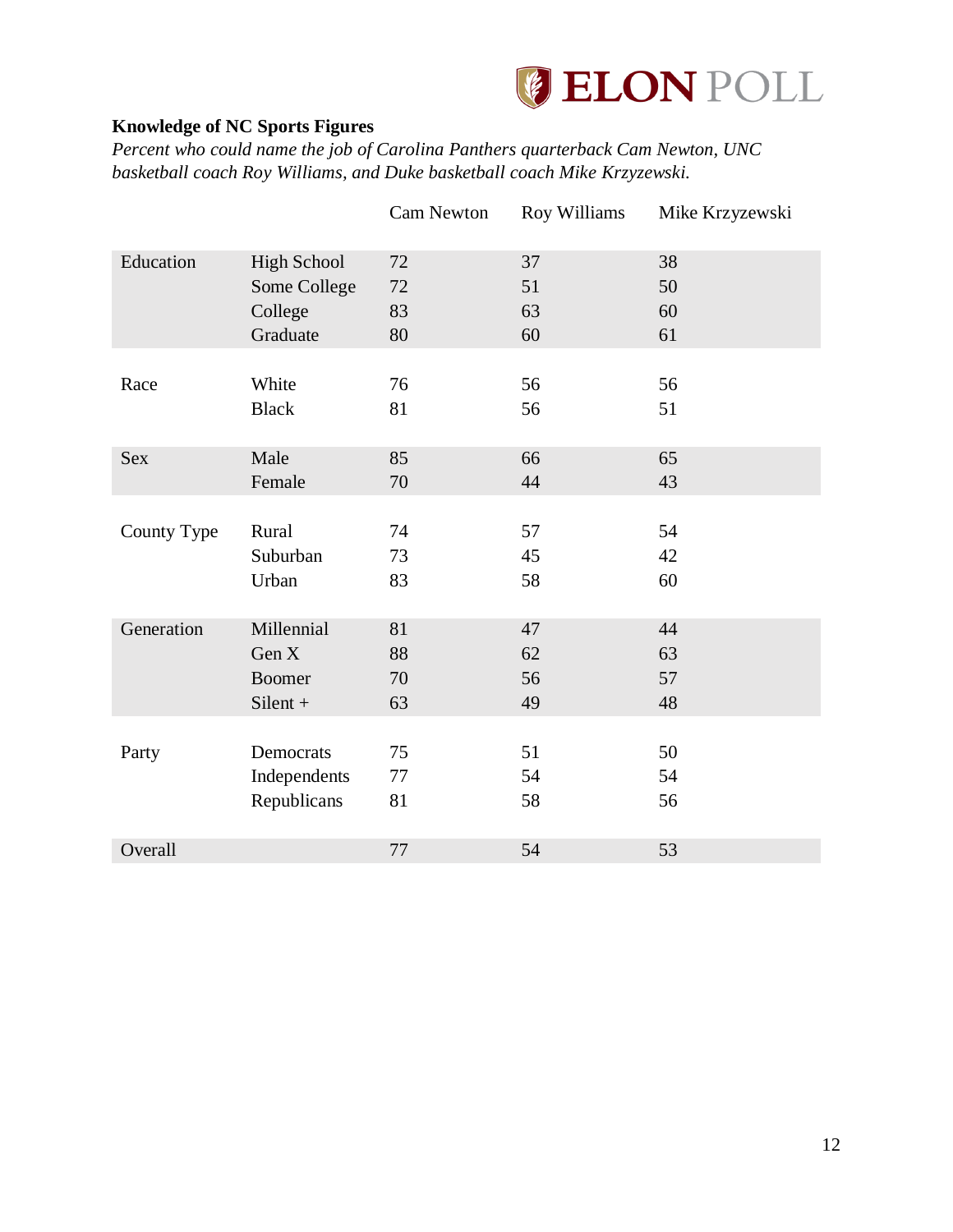

## <span id="page-13-0"></span>**Knowledge of Redistricting**

*Percent who could identify the NCGA majority party, know who redistricts (NCGA) and how often redistricting typically occurs (every 10 years or after the US Census).*

|             |                    | <b>NCGA Majority Party</b> | Who Redistricts | When Redistricts |
|-------------|--------------------|----------------------------|-----------------|------------------|
| Education   | <b>High School</b> | 72                         | 35              | 16               |
|             | Some College       | 87                         | 35              | 16               |
|             | College            | 90                         | 53              | 29               |
|             | Graduate           | 92                         | 62              | 38               |
|             |                    |                            |                 |                  |
| Race        | White              | 86                         | 47              | 29               |
|             | <b>Black</b>       | 87                         | 40              | 14               |
|             |                    |                            |                 |                  |
| Sex         | Male               | 88                         | 50              | 27               |
|             | Female             | 84                         | 43              | 23               |
|             |                    |                            |                 |                  |
| County Type | Rural              | 84                         | 40              | 22               |
|             | Suburban           | 90                         | 47              | 22               |
|             | Urban              | 86                         | 52              | 29               |
|             |                    |                            |                 |                  |
| Generation  | Millennial         | 85                         | 42              | 21               |
|             | Gen X              | 87                         | 53              | 25               |
|             | <b>Boomer</b>      | 91                         | 45              | 29               |
|             | $Silent +$         | 77                         | 42              | 22               |
|             |                    |                            |                 |                  |
| Party       | Democrats          | 92                         | 52              | 28               |
|             | Independents       | 84                         | 47              | 26               |
|             | Republicans        | 83                         | 39              | 19               |
|             |                    |                            |                 |                  |
| Overall     |                    | 86                         | 46              | 25               |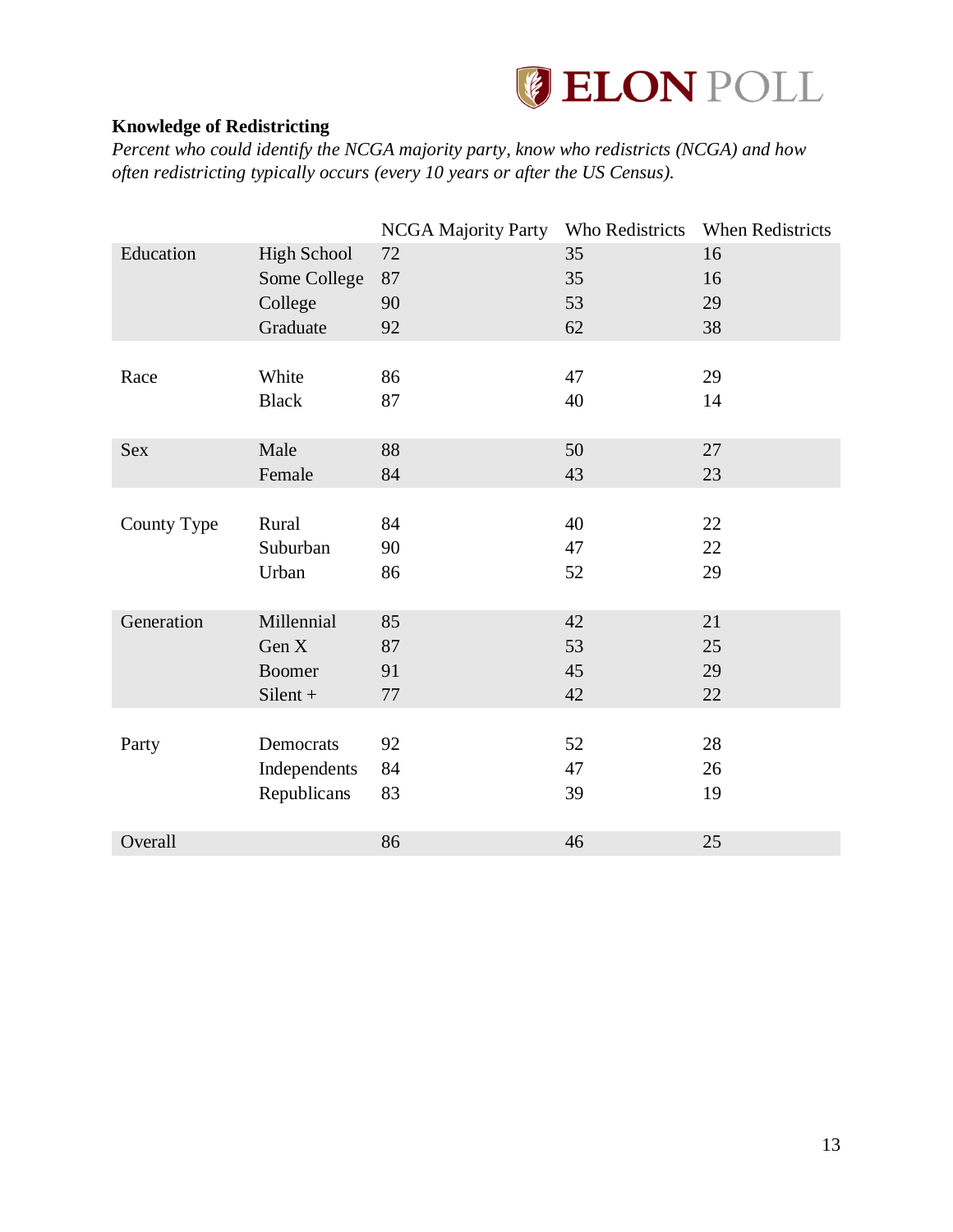

## <span id="page-14-0"></span>**Knowledge of the NCGA's Party, Gender, and Racial Composition**

*Percent of respondents who guessed within +/- 5 percent of the actual values: 65% Republican, 25% women, 78% white.*

|             |                    | Correct on NCGA<br>% Republican | Correct on NCGA<br>% Women | Correct on NCGA<br>% White |
|-------------|--------------------|---------------------------------|----------------------------|----------------------------|
| Education   | <b>High School</b> | 31                              | 21                         | 33                         |
|             | Some College       | 39                              | 35                         | 30                         |
|             | College            | 47                              | 37                         | 32                         |
|             | Graduate           | 51                              | 31                         | 29                         |
|             |                    |                                 |                            |                            |
| Race        | White              | 41                              | 35                         | 29                         |
|             | <b>Black</b>       | 46                              | 33                         | 34                         |
|             |                    |                                 |                            |                            |
| <b>Sex</b>  | Male               | 46                              | 30                         | 30                         |
|             | Female             | 40                              | 34                         | 30                         |
|             |                    |                                 |                            |                            |
| County Type | Rural              | 42                              | 28                         | 29                         |
|             | Suburban           | 39                              | 37                         | 29                         |
|             | Urban              | 46                              | 34                         | 33                         |
|             |                    |                                 |                            |                            |
| Generation  | Millennial         | 46                              | 35                         | 34                         |
|             | Gen X              | 44                              | 33                         | 31                         |
|             | <b>Boomer</b>      | 42                              | 30                         | 27                         |
|             | $Silent +$         | 36                              | 30                         | 30                         |
|             |                    |                                 |                            |                            |
| Party       | Democrats          | 53                              | 32                         | 25                         |
|             | Independents       | 42                              | 32                         | 38                         |
|             | Republicans        | 32                              | 33                         | 28                         |
|             |                    |                                 |                            |                            |
| Overall     |                    | 43                              | 30                         | 32                         |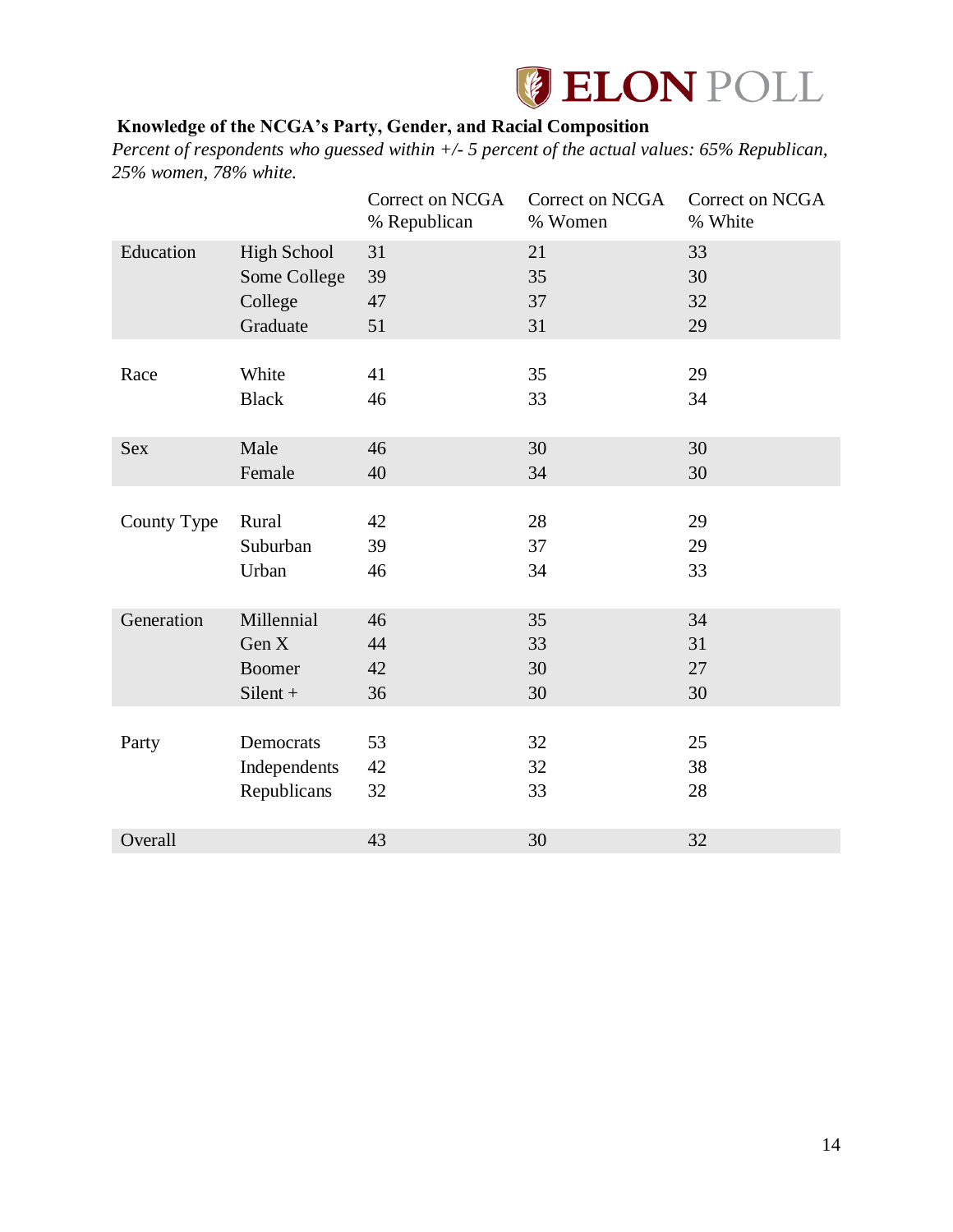

#### <span id="page-15-0"></span>**Redistricting Fairness**

*There has been a lot of talk recently about redistricting and gerrymandering in the state of North Carolina. Do you think the way Congressional district lines are drawn is mostly fair, somewhat fair, or not fair at all, or, have you not thought much about this?*

|                                | Mostly         | Somewhat | Not at all | Don't Know | Other            | Total |
|--------------------------------|----------------|----------|------------|------------|------------------|-------|
| Millennial                     | 9              | 15       | 42         | 34         | $\overline{0}$   | 100   |
| Gen X                          | $\overline{7}$ | 16       | 50         | 26         | $\boldsymbol{0}$ | 100   |
| <b>Boomer</b>                  | 10             | 12       | 51         | 25         | $\mathbf{1}$     | 100   |
| Silent+                        | 16             | 23       | 41         | 18         | $\overline{2}$   | 100   |
|                                |                |          |            |            |                  |       |
| <b>High School</b>             | 12             | 9        | 28         | 50         | 1                | 100   |
| Some College                   | 10             | 16       | 39         | 35         | $\mathbf{1}$     | 100   |
| <b>Bachelors</b>               | 8              | 20       | 53         | 18         | $\overline{0}$   | 100   |
| Graduate                       | 12             | 12       | 61         | 14         | $\boldsymbol{0}$ | 100   |
|                                |                |          |            |            |                  |       |
| White                          | 13             | 17       | 40         | 29         | $\mathbf{1}$     | 100   |
| <b>Black</b>                   | $\mathbf{1}$   | 12       | 66         | 21         | $\boldsymbol{0}$ | 100   |
|                                |                |          |            |            |                  |       |
| Male                           | 13             | 14       | 46         | 26         | $\mathbf{1}$     | 100   |
| Female                         | $\overline{7}$ | 16       | 48         | 28         | $\mathbf{1}$     | 100   |
|                                |                |          |            |            |                  |       |
| Democrats                      | $\overline{4}$ | 8        | 69         | 19         | $\boldsymbol{0}$ | 100   |
| Independents                   | $\overline{7}$ | 16       | 50         | 26         | $\mathbf{1}$     | 100   |
| Republicans                    | 21             | 23       | 15         | 39         | $\mathbf{1}$     | 100   |
|                                |                |          |            |            |                  |       |
| Rural                          | 13             | 16       | 41         | 29         | $\mathbf{1}$     | 100   |
| Suburban                       | $8\,$          | 15       | 47         | 28         | $\mathbf{1}$     | 100   |
| Urban                          | 8              | 15       | 53         | 24         | $\boldsymbol{0}$ | 100   |
|                                |                |          |            |            |                  |       |
| <b>Redistricting Knowledge</b> |                |          |            |            |                  |       |
| No Questions Correct           | 11             | 15       | 33         | 39         | $\mathbf{1}$     | 100   |
| <b>One Question Correct</b>    | 10             | 17       | 52         | 21         | $\mathbf{1}$     | 100   |
| <b>Both Questions Correct</b>  | $\overline{7}$ | 11       | 74         | 8          | $\mathbf{1}$     | 100   |
|                                |                |          |            |            |                  |       |
| Overall                        | 10             | 15       | 47         | 27         | $\mathbf{1}$     | 100   |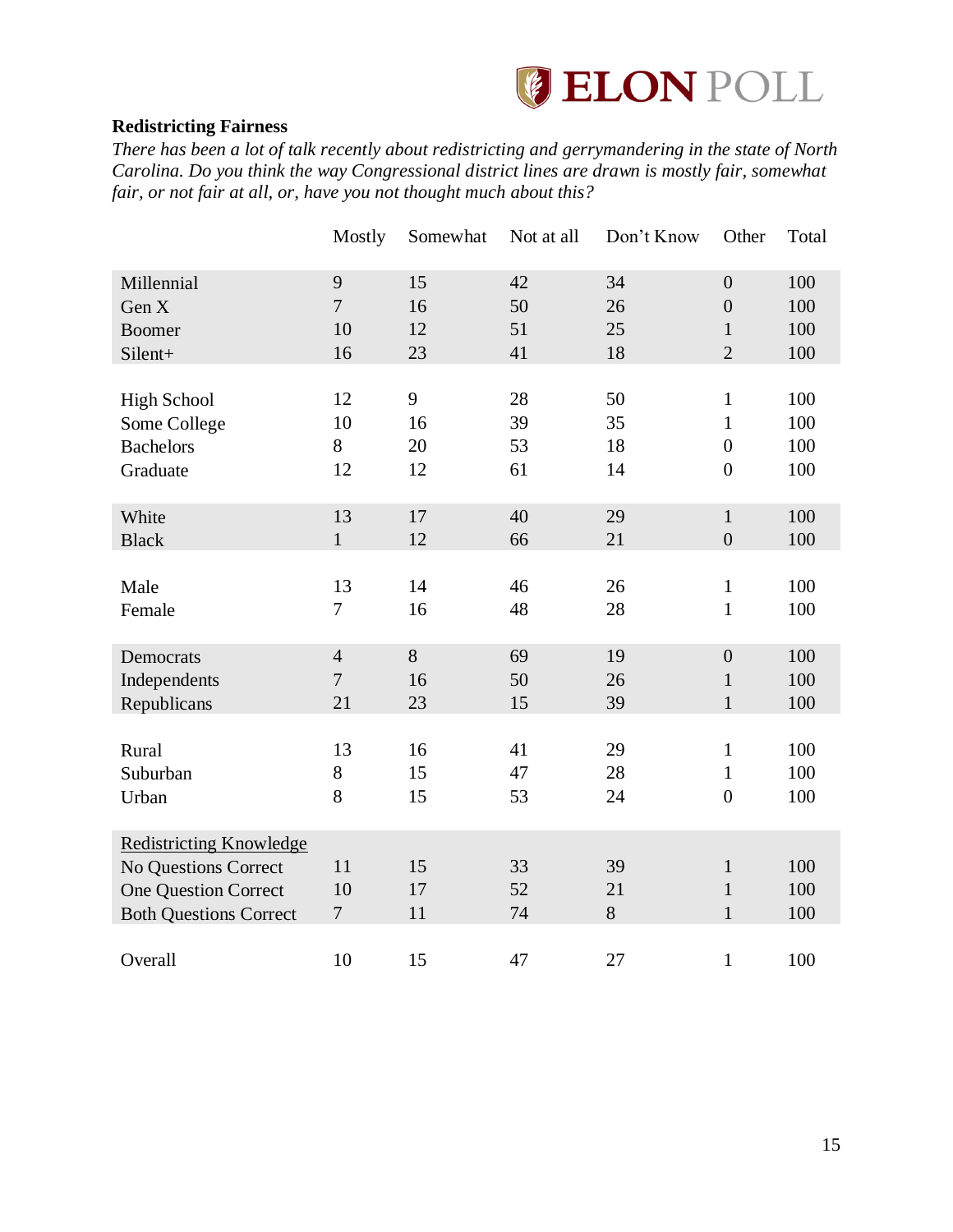

## <span id="page-16-0"></span>**Motivation to Vote in 2018**

*How motivated do you feel to get out and vote this year--extremely motivated, very motivated, somewhat motivated, not too motivated, or not at all motivated?*

|                    | Extremely<br>motivated | Very<br>motivated | Somewhat<br>motivated | Not too/<br>Not at all | Total |
|--------------------|------------------------|-------------------|-----------------------|------------------------|-------|
| Millennial         | 44                     | 22                | 24                    | 11                     | 100   |
| Gen X              | 65                     | 19                | 10                    | 6                      | 100   |
| <b>Boomer</b>      | 73                     | 18                | $\overline{7}$        | $\overline{2}$         | 100   |
| Silent+            | 72                     | 13                | $\overline{7}$        | $\overline{7}$         | 100   |
|                    |                        |                   |                       |                        |       |
| <b>High School</b> | 55                     | 13                | 19                    | 13                     | 100   |
| Some College       | 60                     | 20                | 14                    | 6                      | 100   |
| <b>Bachelors</b>   | 65                     | 20                | 8                     | $\boldsymbol{7}$       | 100   |
| Graduate           | 68                     | 15                | 15                    | $\overline{2}$         | 100   |
|                    |                        |                   |                       |                        |       |
| White              | 63                     | 17                | 13                    | 6                      | 100   |
| <b>Black</b>       | 63                     | 25                | $\overline{7}$        | $\overline{4}$         | 100   |
|                    |                        |                   |                       |                        |       |
| Male               | 62                     | 20                | 12                    | 6                      | 100   |
| Female             | 62                     | 18                | 13                    | 6                      | 100   |
|                    |                        |                   |                       |                        |       |
| Democrats          | 72                     | 16                | 9                     | 3                      | 100   |
| Independents       | 55                     | 22                | 15                    | $8\,$                  | 100   |
| Republicans        | 59                     | 17                | 15                    | 9                      | 100   |
|                    |                        |                   |                       |                        |       |
| Rural              | 56                     | 25                | 14                    | 6                      | 100   |
| Suburban           | 65                     | 15                | 13                    | $\boldsymbol{7}$       | 100   |
| Urban              | 67                     | 15                | 11                    | $\overline{7}$         | 100   |
|                    |                        |                   |                       |                        |       |
| Overall            | 62                     | 19                | 13                    | 6                      | 100   |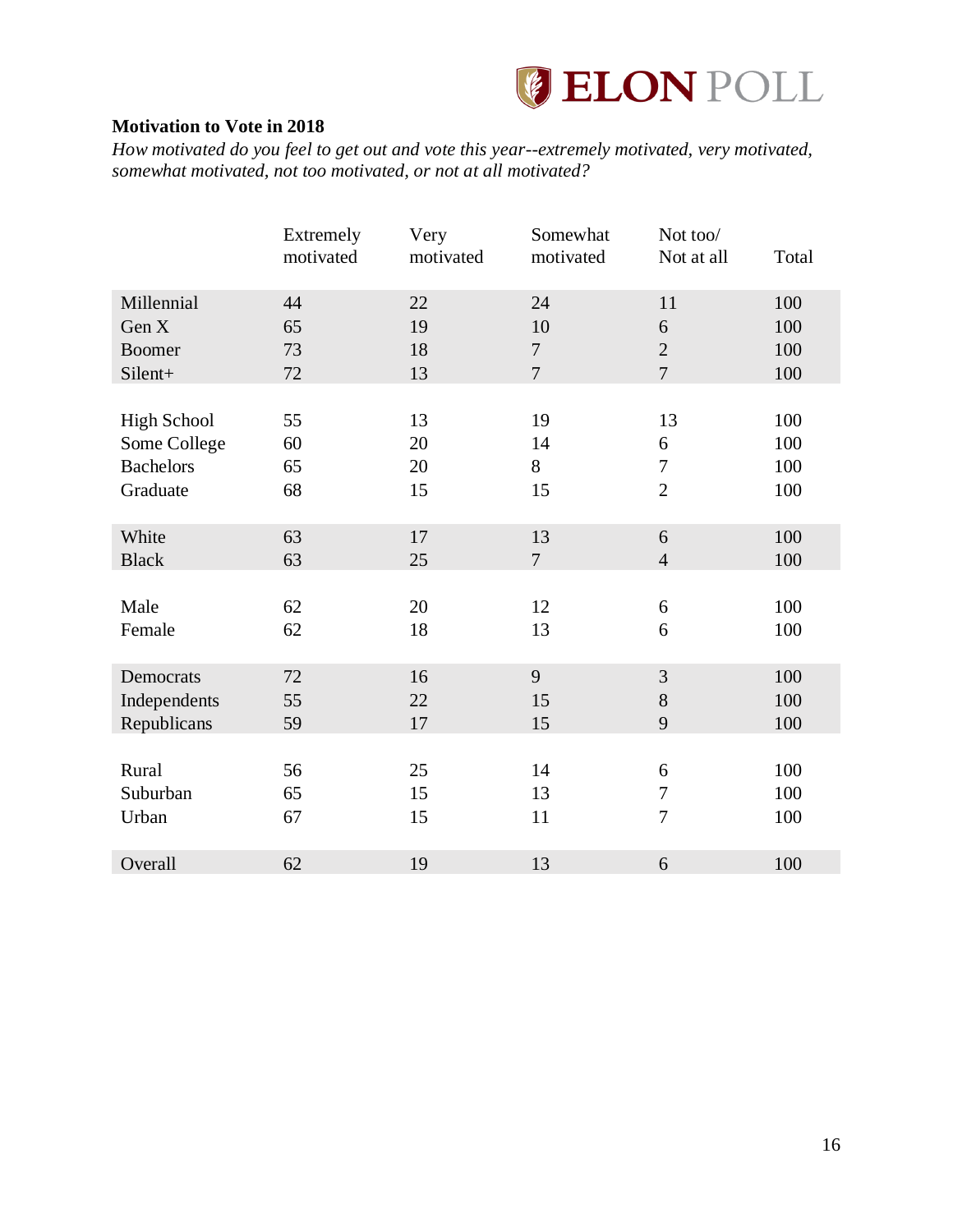

## <span id="page-17-0"></span>**Methodological Information**

|                           | Population Registered Voters, North Carolina                             |
|---------------------------|--------------------------------------------------------------------------|
|                           |                                                                          |
|                           |                                                                          |
|                           |                                                                          |
| Margin of Error:+/- 3.92% |                                                                          |
|                           |                                                                          |
|                           | Weighting Variables: Age, Race, Gender, Registered Party Identification, |
|                           | Urban/Suburban/Rural County                                              |

#### *Procedure*

The Elon University Poll uses a random sample of North Carolina voters with telephones and wireless (cell) telephone numbers.

For the administration of surveys, the Elon University Poll uses CATI system software (Computer Assisted Telephone Interviewing). We attempt to reach each working telephone number in the sample up to three times. We only interview residents of North Carolina who are over 18. In compliance with FCC rules, each phone number was dialed manually by a human interviewer. An interview is complete only if a respondent progresses through the entire survey.

The Elon University Poll conducted the survey in English. Live interviewers called from 6:30 pm to 9:00 pm, Monday through Thursday, 2/12-2/15.

To ensure accurate identification of individuals from voter registration records, interviews were deleted if self-reported age and interviewer-assessed gender varied from voter file data.

#### *Weighting*

Weights were generated using a technique known as iterative proportional fitting, also known as raking. We typically weight results from the Elon University Poll on multiple demographic characteristics. In the case of this survey, our target population was registered voters in North Carolina.

The weight variables were race, gender, age and registered party identification. Each variable was weighted to match relative proportions of registered voters in North Carolina (active and inactive). These proportions were calculated from the NC SOBE voter file accessed on 9/3/17 Note that registered party differs significantly from self-identified party identification, which is more of a psychological attachment than a stable demographic.

Because the sample was from the voter registration list rather than a random digit dial, we did not weight on phone usage (as is our practice with RDD surveys), largely because CDC parameters of phone usage are reflective of the general population rather than registered voters alone.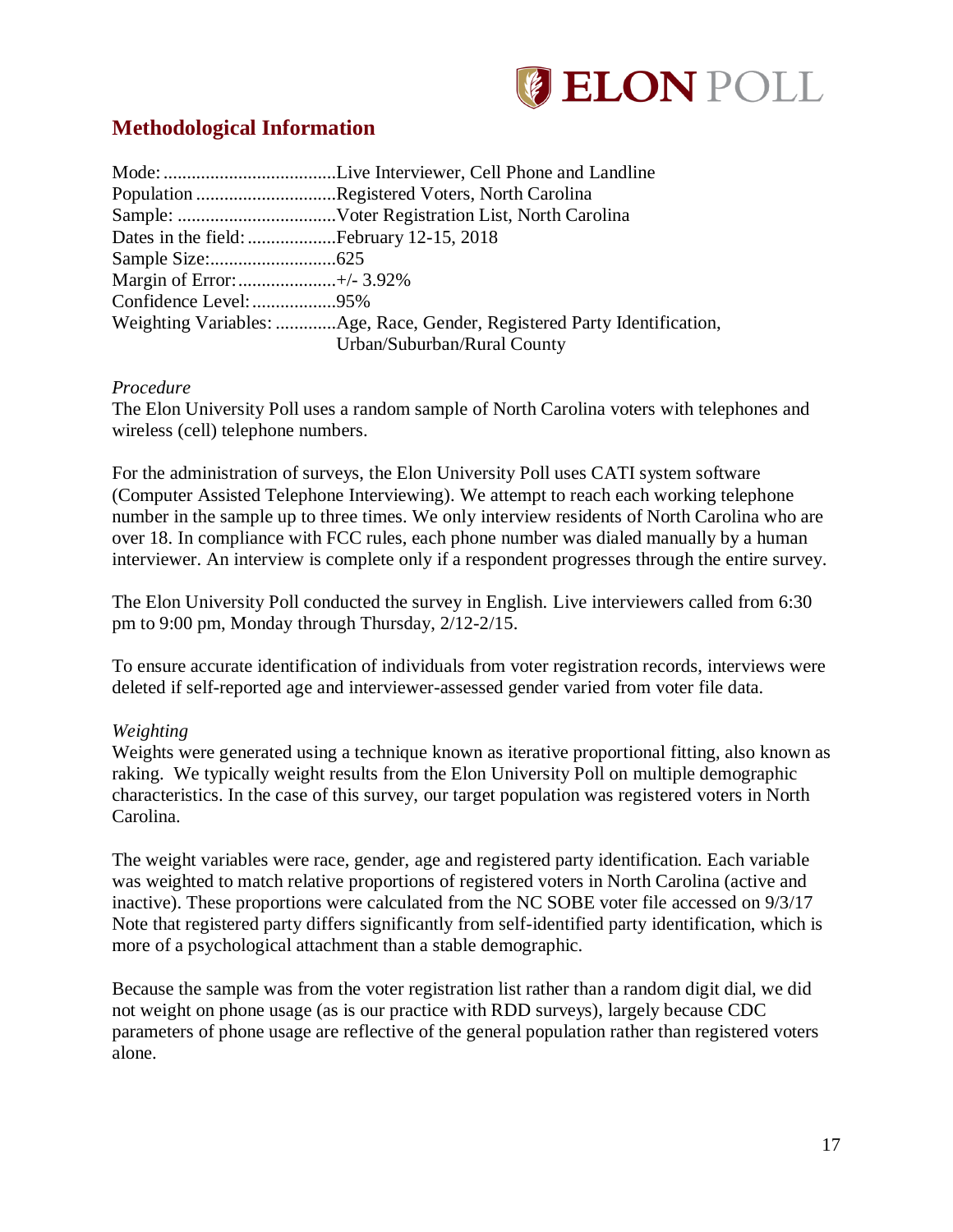

#### *Design Effects & Response Rates*

Margin of errors used here do not account for design effects. Response rates are typically 11- 14% for our surveys.

#### *Support for Transparency*

The Elon University Poll supports transparency in survey research and is a charter member of the American Association for Public Opinion Research Transparency Initiative, which is a program promoting openness and transparency about survey research methods and operations among survey research professionals and the industry. All information about the Elon University Poll that we released to the public conforms to reporting conventions recommended by the American Association for Public Opinion Research and the National Council on Public Polls.

### *Question Construction and Question Order*

In releasing survey results, the Elon University Poll provides the questions as worded and the order in which respondents receive these questions. In some cases, question ordering rotates to avoid biases. In an effort to provide neutral, non-biased questions, we attempt to observe conventional question wording and question order protocols in all of our polls. In order to avoid recency or primacy effects, we randomize candidate names and directional response options (e.g. support / oppose) within the text of each question. We pretest every questionnaire multiple times before entering the field.

#### *Branching Questions*

For questions with multiple response options, we often program our surveys to branch into a secondary probing question.

### *"Don't Know" & "Refused" Response Options*

All questions include an option for respondents to volunteer "Don't Know" or to refuse. Unless otherwise noted, interviewers do not prompt "don't know" responses.

### *Panel Respondents*

The Elon Poll has developed a probability-based panel of North Carolina registered voters. This allows us to track changes in individual-level opinions over time. Panel members are recruited at the end of our regular voter list probability-based telephone survey interviews by asking respondents for permission to contact them again. Over 95% of interviewees typically agree to be contacted again, and demographics are similar between panel and non-panel respondents. This survey consisted of 140 non-panel interviews and 485 panel interviews.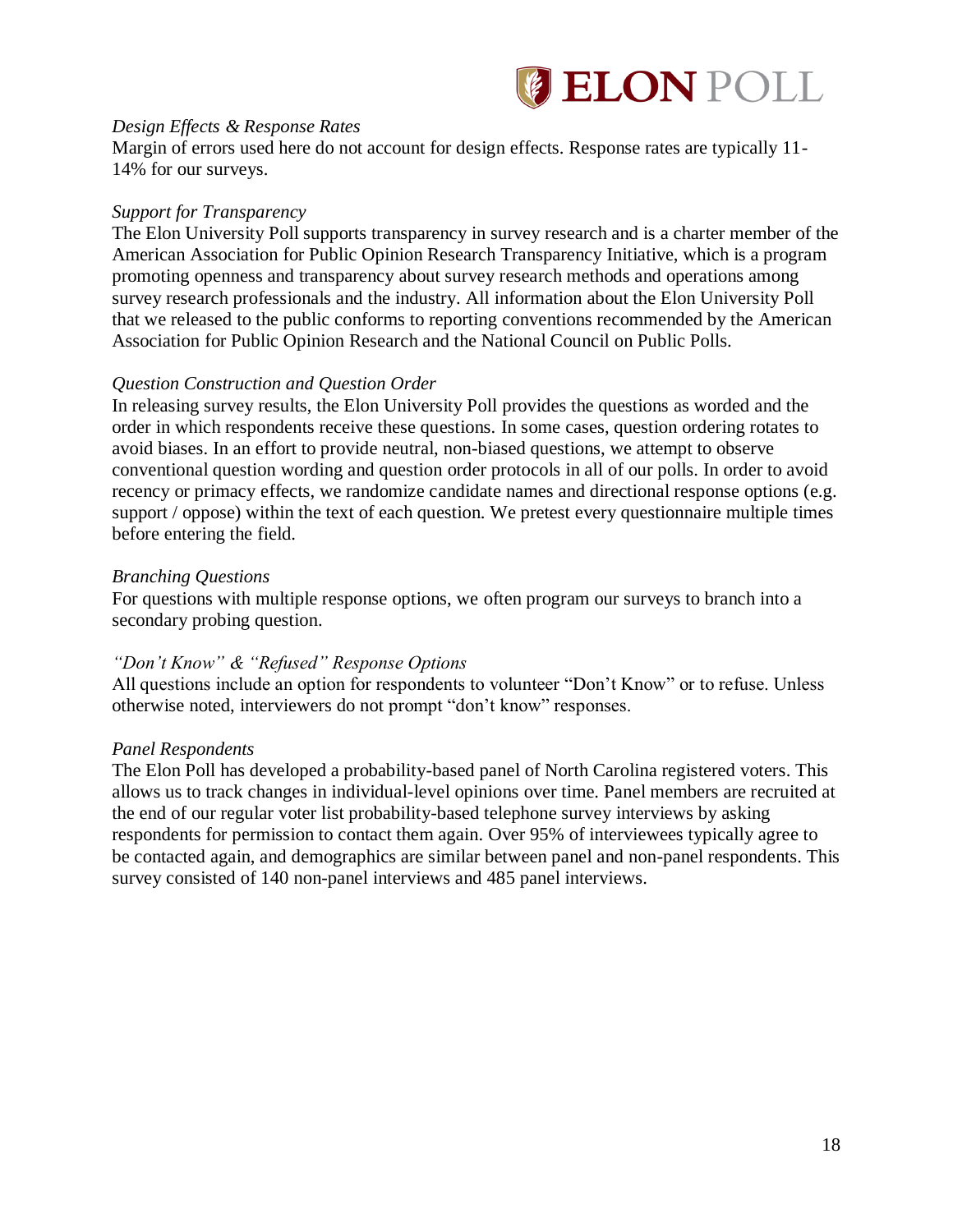

#### **Frequently Asked Questions**

#### **1. Who pays for the Elon University Poll?**

Elon University fully funds the Elon University Poll. The poll operates under the auspices of the College of Arts and Sciences at Elon University, led by Dean Gabie Smith. The Elon University administration, led by Dr. Leo Lambert, president of the university, fully supports the Elon University Poll as part of its service to the community. Because of this generous support, the Elon University poll does not engage in any contract work. This permits the Elon University Poll to operate as a neutral, non-biased, non-partisan resource.

#### **2. Does the Elon University Poll favor a certain party?**

The Elon University Poll is an academic, non-partisan survey. We do not engage or work with any political candidates or parties. We employ best practices to ensure the results are not biased.

#### **3. Where do you get your numbers?**

We obtain a random sample of the North Carolina registered voter list from Survey Sample International (SSI). SSI enhances this list to provide up-to-date phone numbers for voters. In order to adjust for differing probabilities of completion by age, the sample was adjusted prior to making phone calls based on the likelihood of respondents of an age group to complete a survey.

#### **4. How many times do you call a number before giving up?**

We will attempt to call each working number up to three times before removing it from the sample.

#### **5. Do you call both cell phones and land lines?**

Yes. We use a mixed sample of both cell phones and landlines. In the case of this poll, our sample consisted of 75% cell phones and 25% landline phones. Cellphone ratios depend on age of respondent Cellphones were used for 100% of Millennials, 60% of GenXers and Boomers, and 0% of Silent generation members.

#### **6. Do you weight the data?**

Yes. We apply weights to the data. An iterative proportional fitting algorithm generates weights based on North Carolina State Board of Election statistics.

#### **7. Do you randomize response options?**

In this particular survey, we did not.

#### **8. How are students involved in the Elon University Poll?**

Elon University students are involved with the survey as part of the University's commitment to civic engagement and experiential learning where "students learn through doing." Student interviewers receive training prior to engaging in interviewing. A team of student polling associates assists the directors with data collection.